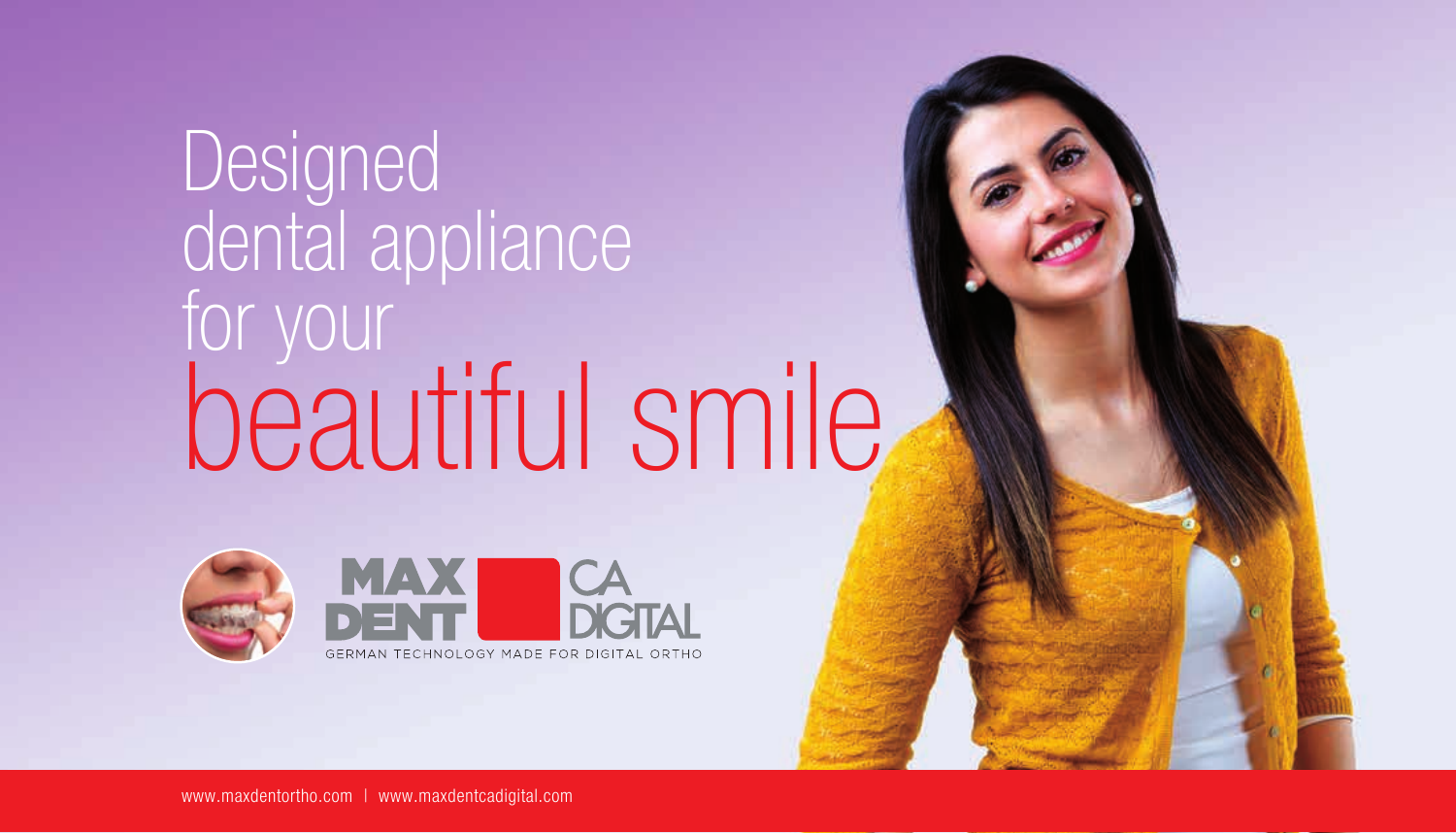

#### **A foreword**

MaxDent Ortho and MaxDenta Lab are the most prominent Orthodontic appliances manufactures in the country, Our company provides comprehensive pedodontic, Orthodontic, Dentofacial and Orthopedic solutions since 2004, we deliver top-quality innovative and custom made product meeting international standards at affordable prices.

All our products are manufactured in-house at the company's state of the art production facility at Muvattupuzha Kerala. Our qualified Orthodontic technicians guided by senior orthodontists as distinguished orthodontic advisors ensure unparalleled quality of the products. The materials used for manufacturing meet international standards and all products are passed through stringent quality control checks.

We assure you best in class products and services, delivered with professionalism.

**K. K. Sasi** Managing Director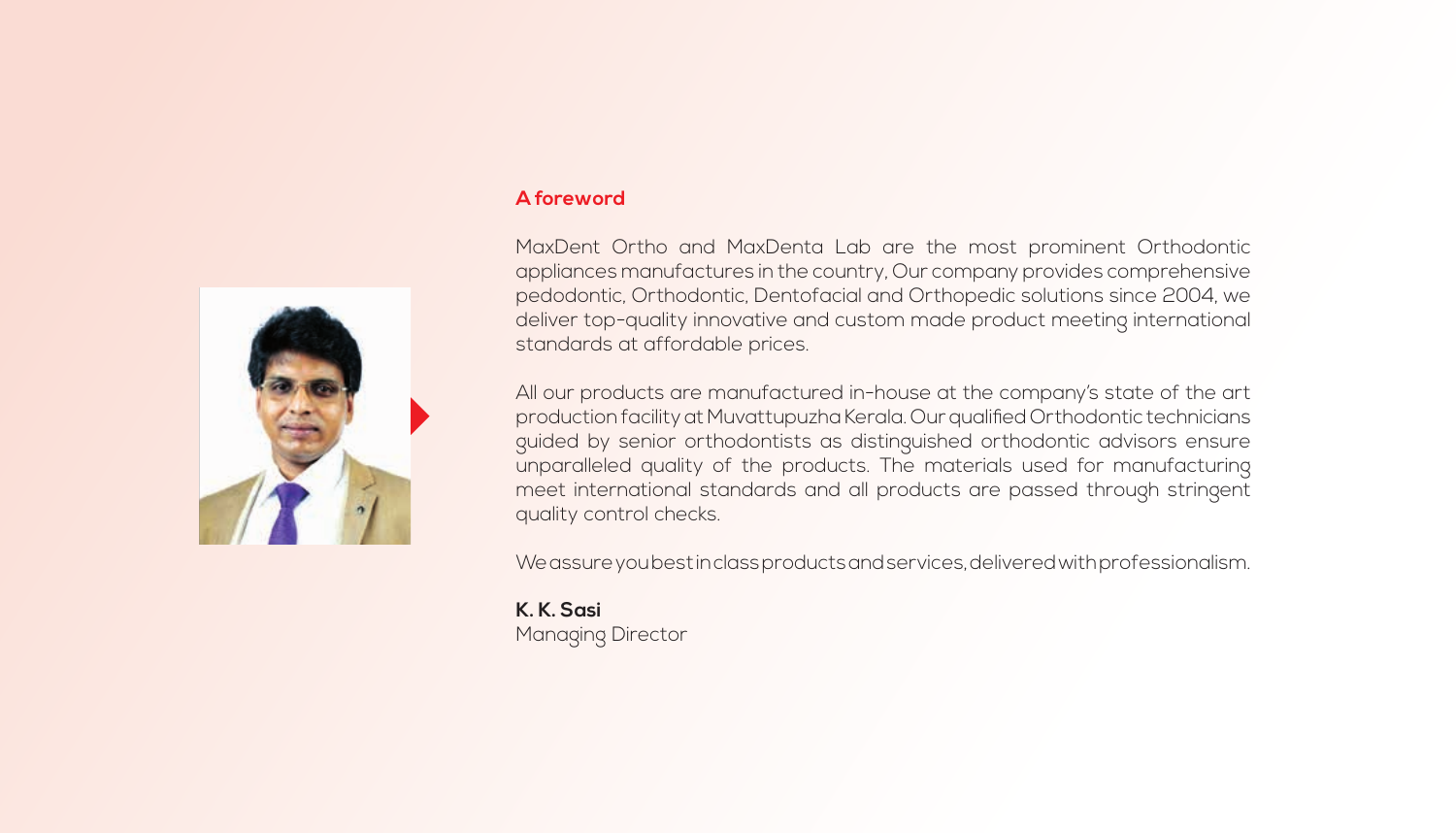# 3D Aligner : The advantages

- **Clinically proven Teeth correction based** on the clinical CA Digital protocols by Dr. Pablo Echarri.
- Treatment corrections are possible at any time.
- **•** Precise, digital 3D technology for planning and set-up.
- $\bullet$  Tooth movement up to 1 mm per month.
- Individual cooperation: Choose full or only partial services.
- The choice is yours STL data or models.
- Short treatment time 3 different material thicknesses and intelligent design for faster treatment results.



MaxDenta Lab, a sister concern of MaxDent Ortho! Ever since its inception in the year 2009, after conducting exhaustive and extensive research, and the successful completion of over 3000 clinical cases, we have begun an exclusive section for clear aligners. Our professionally trained team of doctors and staff are experts who use high end digital technology for digitally planned orthodontic alignment.

MAX DENT CA DIGITAL has partnered with its German counterpart, to provide a hygienic and precise solution for the correction of malocclusion, without the use of cumbersome braces and wires. Our technology takes pride in correcting crowded, rotated and tilted teeth, simply with the help of an accurate impression taken by a Dentist. This premium quality clear orthodontic aligner system uses an open integrated digital work flow, patented 3D CAD CAM software, digital treatment solution and follows up with an innovative system of retention.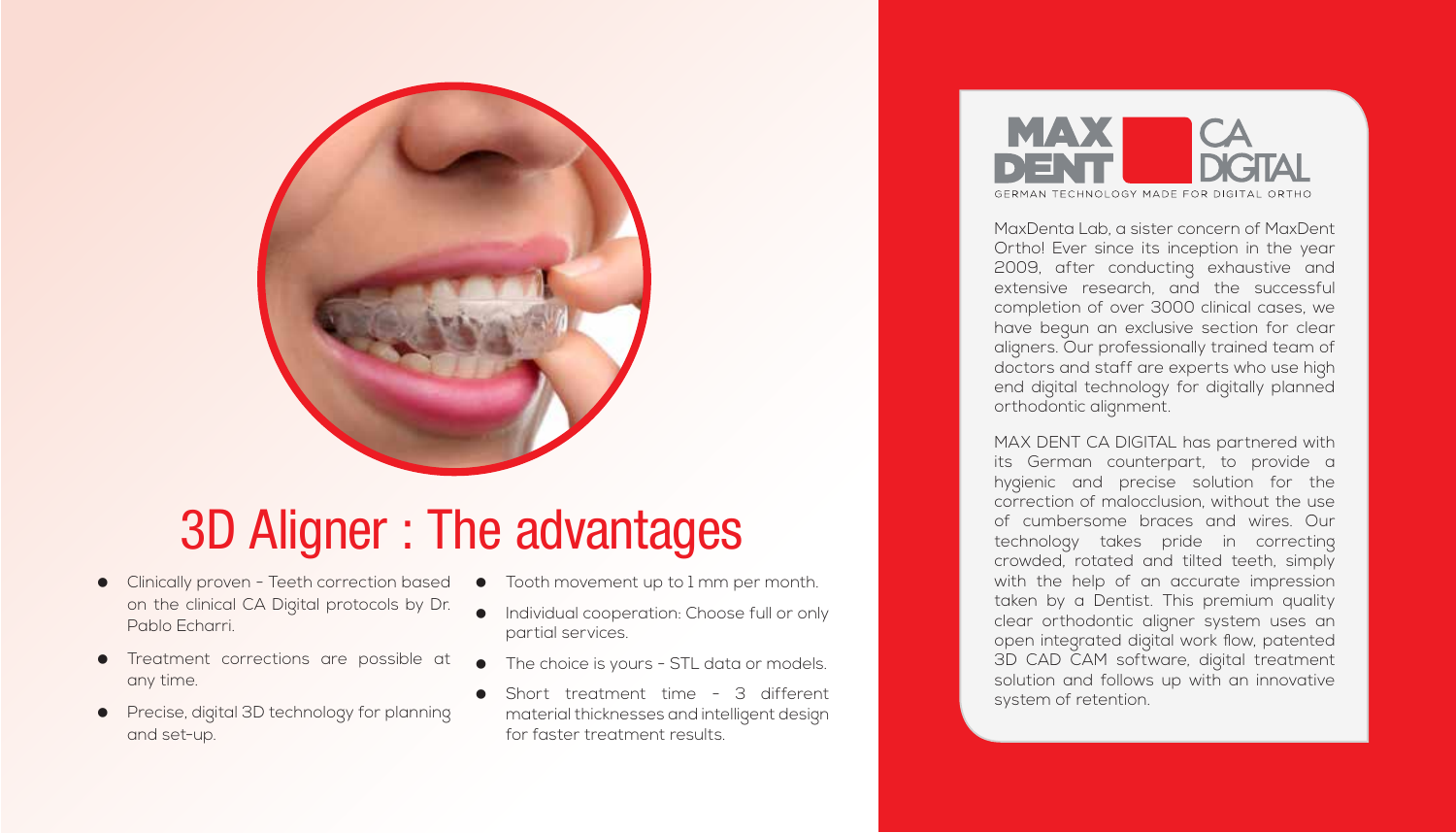### **3D Aligner System**

We provide you with unique patient models in anatomical colour made by 3D printing, which will help you to convince your patients. You can fabricate Maxdent CA Digital Aligner in your own laboratory using these printed models, thus adding value to your business.

Three material thicknesses, worn over a period of four weeks for a unique and beautiful smile. In each treatment step, the patient wears three aligners of different thicknesses. Thanks to the steady increase in pressure, the teeth are aligned effectively, yet gently and with extraordinary comfort. The special aligner design with additional covering of the gingival margin (2-3 mm) increases force transmission, providing even more effective in treatment.



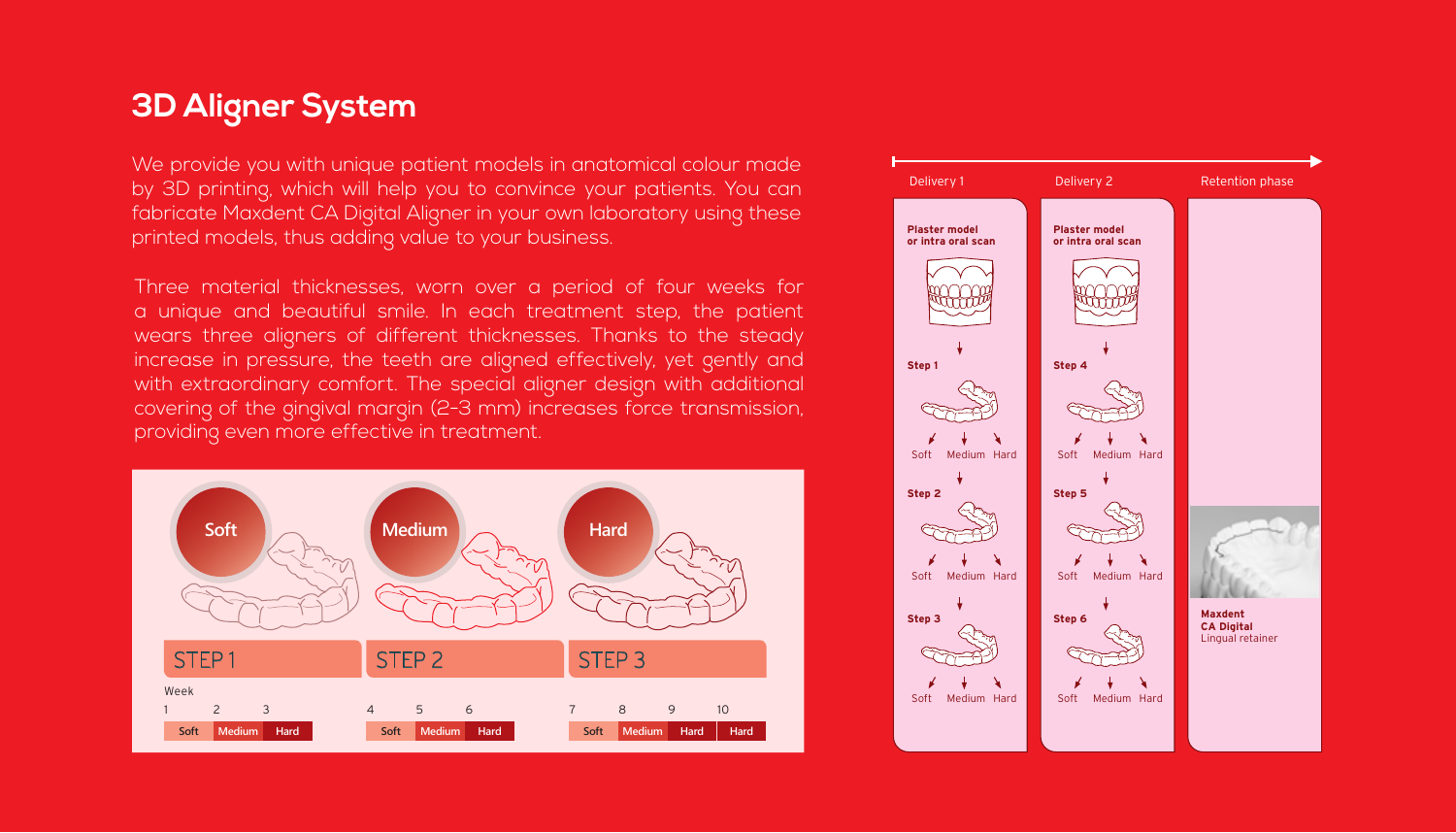

## INDIVIDUA® DIGITAL INDIRECT BONDING

#### **CLINICAL EFFECTIVENESS**

- Only 4 minutes bonding per jaw
- Multi tray and single tray application possible
- No excess resin around the bracket
- Best stability
- No bracket loss while bonding **HIGH-PRECISION**

#### **INEXPENSIVE**

- Low material costs
- Use your own materials

#### **COMFORTABLE FOR PRACTITIONER AND PATIENT**

- Short mouth opening time
- Easy clinical application
- Fast treatment results

# **DIGITAL PLANNING**

– More exact treatment with precise digital bracket positioning using advanced 3D technology

#### **Dr. Deepak Venugopal, MDS Orthodontist** Dr. Deepak Venugopal graduated in Dentistry from College of Dental Surgery, Manipal and post graduated from AB Shetty Memorial Institute of Dental Science in the year 1998.

**Dr. Neethu Mathew, MDS Orthodontist** 

**Our Team**

Dr. Neethu Mathew is a dentist with over 8 years of experience. She compleleted BDS from KVG Dental College Sullia and post graduated in orthodontics from Annoor Dental College, Moovattupuzha in the year 2017.

**Dr. Akhil Shetty, MDS**

Orthodontist

Dr. Akhil Shetty graduated in dentistry and post graduated in Orthodontics from A B Shetty Memorial Institute of Dental Sciences, Mangalore in the year 2004.

#### **Mr. Sasi K.K.**

Orthodontic Technician & Technical Support

Sasi K.K. is the Managing Partner of MaxDenta Lab. He finished Dental Mechanic course in 1992, and assist Prof. Dr. Sadashiva Shetty, HOD, BDCH, Devangare. Clear Aligner, Scheu-Dental Technology, Germany, training done in 2009. CA DIGITAL initial training done in Germany 2016.

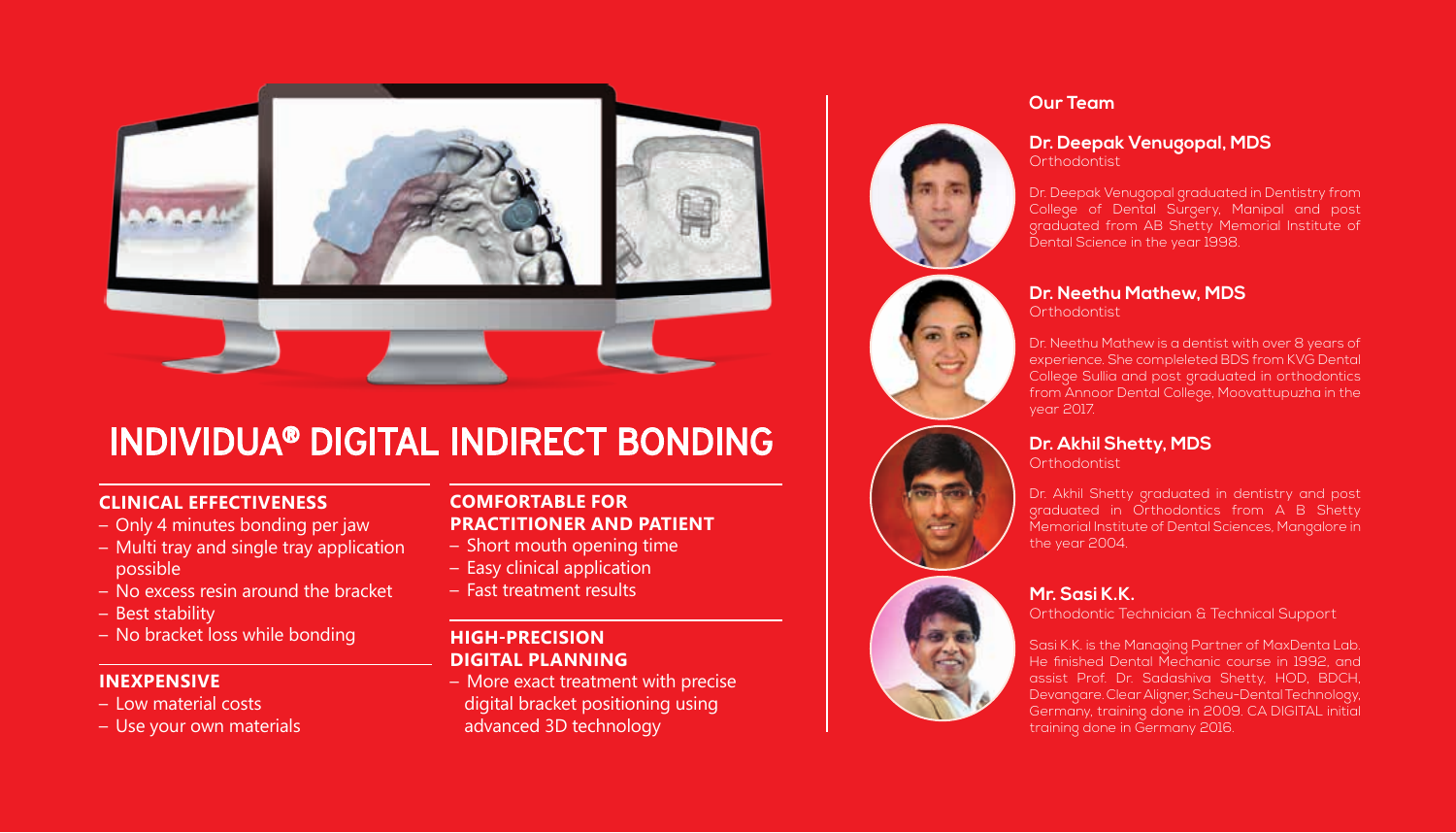

Is an excellent Pedodontic / Orthodontic & Dentofacial Orthopedic Laboratory that caters for the entire laboratory need. We have more than 20 years of orthodontic and dento-facial orthopedic laboratory appliance fabrication. Our appliance range starts from simple Hawley's appliance to fix functional and Clear Aligners. We custom fabricate appliances as requested by you. All the system are of International quality in affordable price.

#### **Why to select MaxDent ? We are aware that time is money for you.**

We know that you have hoped a well-trained asssistant's help to address each patient's specific requirement for orthodontic appliance. And that's exactly we at MaxDent Ortho provides with MDO appliances. Many of these system are available in local markets. MDO appliance are the combination of High quality at affordable price by fabricating any appliance atier doing proper individual study of the cast, case and treatment options. Thus we can assure you MDO appliances solution designed to your exact specification and customized to meet the needs of your patient. We deliver the best appliances at higher quality passed through strict quality control. And we are happy to assist you as your Orthodontic treatment partner.

#### **Our Highlight : Our Orthodontic Advicers**

#### **Prof. Dr. Benoy Mathew**

MDS in Orthodontics from Bapuji Dental College and Hospital, Davangere. He has done many research in Orthodontics & presented many papers in various conferences & seminars. Professor in Orthodomtics: Annoor Dental Collage and Hospital Muvattupuzha.

#### **Dr. Deepak Venugopal**

MDS in Orthodontics from A.B Shenoy Memorial Institute of Medical science Manglore. He serves as visiting consultant in the EMS Hospital and Moulana Hospital at Perinthalmanna. Consultant Orthodontist of International schools like St. Joseph's Coonoor, Herbon International School Ootty, St. Gerorges Ketti etc.

#### **Managing Director: Mr. Sasi K.K**

Dental technician Course (DMC) at PIPMS, Govt. Medical College, Thiruvananthapuram under the Directorate of Medical Education, Govt. of kerala in 1992. Worked under Prof. Dr. k.Sadashiva Shenoy, Dept of Orthodontics, Bapuji Dental Collage and Hospital, Davangere about 12 years. Attended various national and international conferences and courses.

#### **Senior technician: Mr. Sudheesh MB**

Dental technician Course (DMC) at PIPMS, Govt. Medical College, Thiruvananthapuram under the Directorate of Medical Education, Govt. of kerala in 2002. Worked in Bapuji Dental College and Hospital. And also worked with Dr. Mourani, Mourani Orthodontic centre, Al-Ain. Presently he is the Director-Production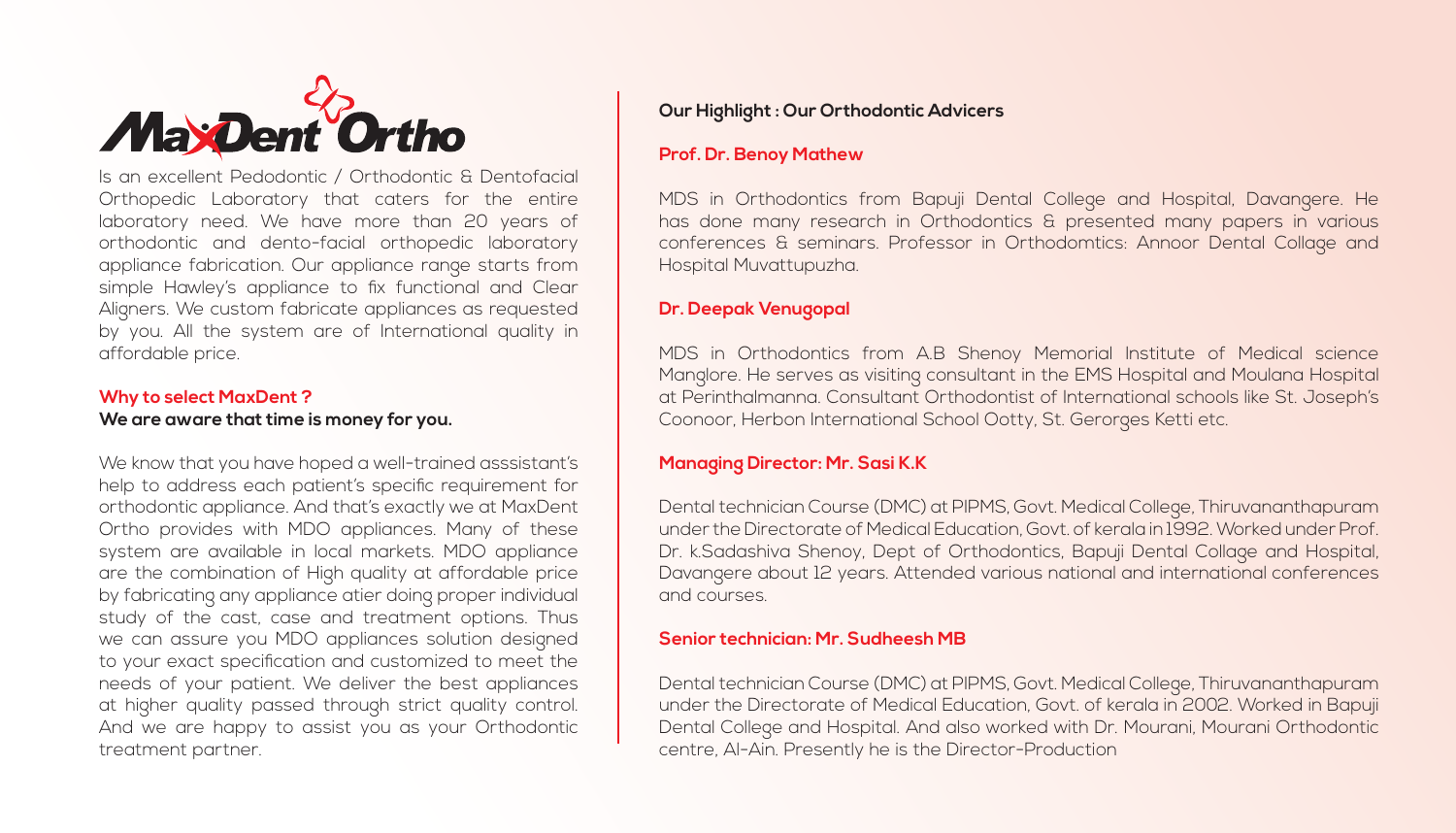

#### **HAWLEY'S PLATE**

Individual tooth corrections and minor tooth movements. Retainers available in many modification.



#### **BEGGS RETAINERS**

Retention of correction obtained. Nice retainer to close down band space. (if ramains)



#### **FC RAPID MOLAR DISTALIZER**

Is the perfect appliance to get a rapid controlled distalization of the upper molars. Broadly movements of molars through a desired path is possible and a maximum of 10mm distalization can be achieved. One quarter turn a day activation produces a distal movement of 0.1mm sufficient to get molar distalization with a minimum loss of anchorage.



#### **RAPID MOLAR DISTALIZER - PALATAL**

Is the perfect appliance to get a rapid controlled molar distalization. Specially designed to do along with the fixed appliance therapy. Broadly movement of molars through a desired path is possible and up to 10mm distalization can be achieved.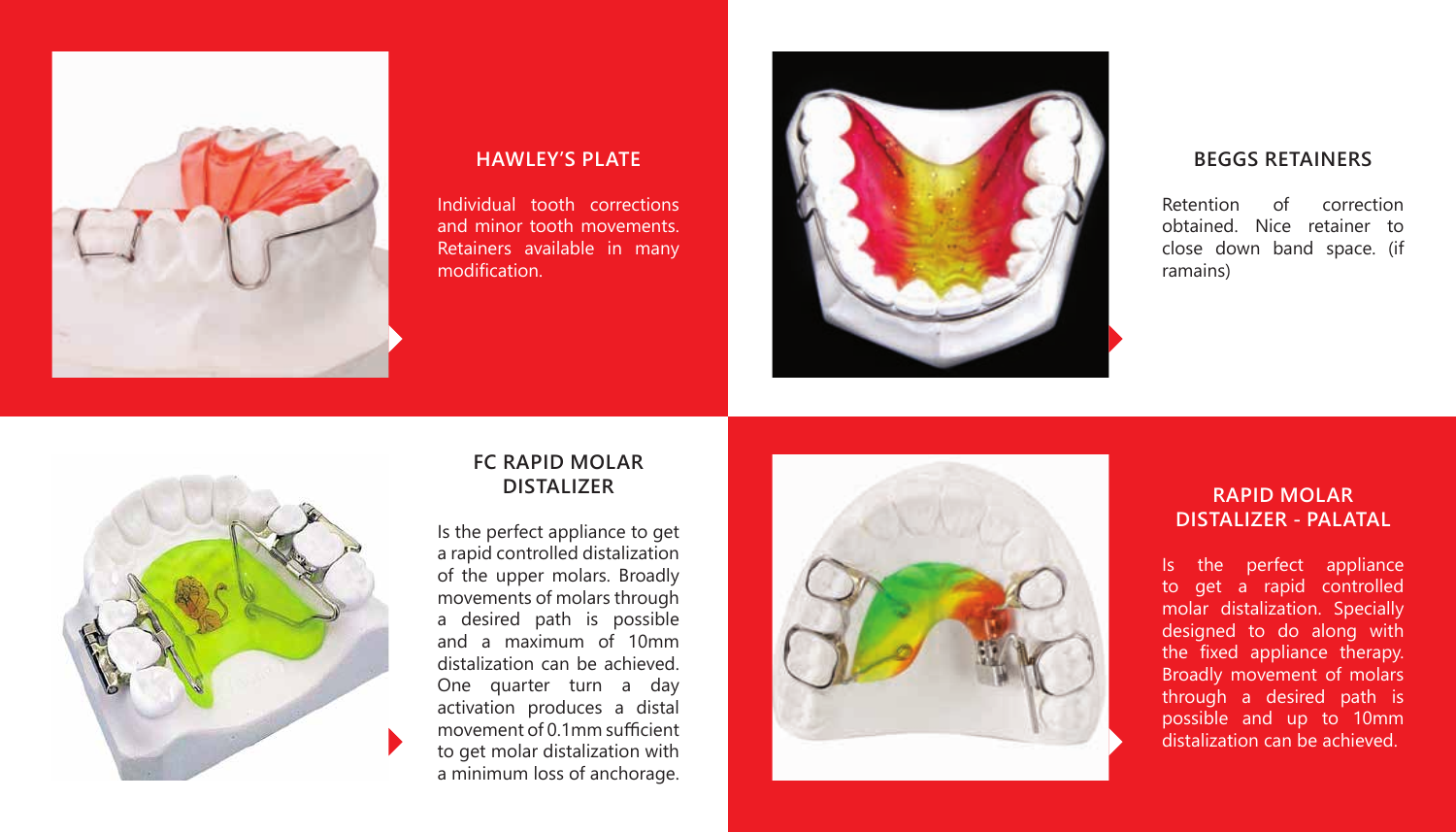

#### **HABIT BREAKING APPLIANCE**

We have a great many veriety of habit breaking appliance for the correction of mouth breathing, lip biting, tongue trusting swallowing, nail biting, finger sucking and finger biting, hyper active mentalis etc.



#### **PROTRACTION APPLIANCE**

For the correction of Skeletal CI- III malocclusion. Many modification available. As we know this appliance is used with reverse pull headgear, the correction once obtained will maintained by a functional appliance.



#### **EXPANSION APPLIANCES**

For mild expansion, individual tooth movements, space regaining (molar distalization) etc..



#### **FIXED FUNCTIONAL SPACE MAINTAINER**

Is a pleasing appliance specially designed for kids to get their smile attractive and brings their confidence back after premature extraction of milk dentition. It act as a holding arach and space maintainer too.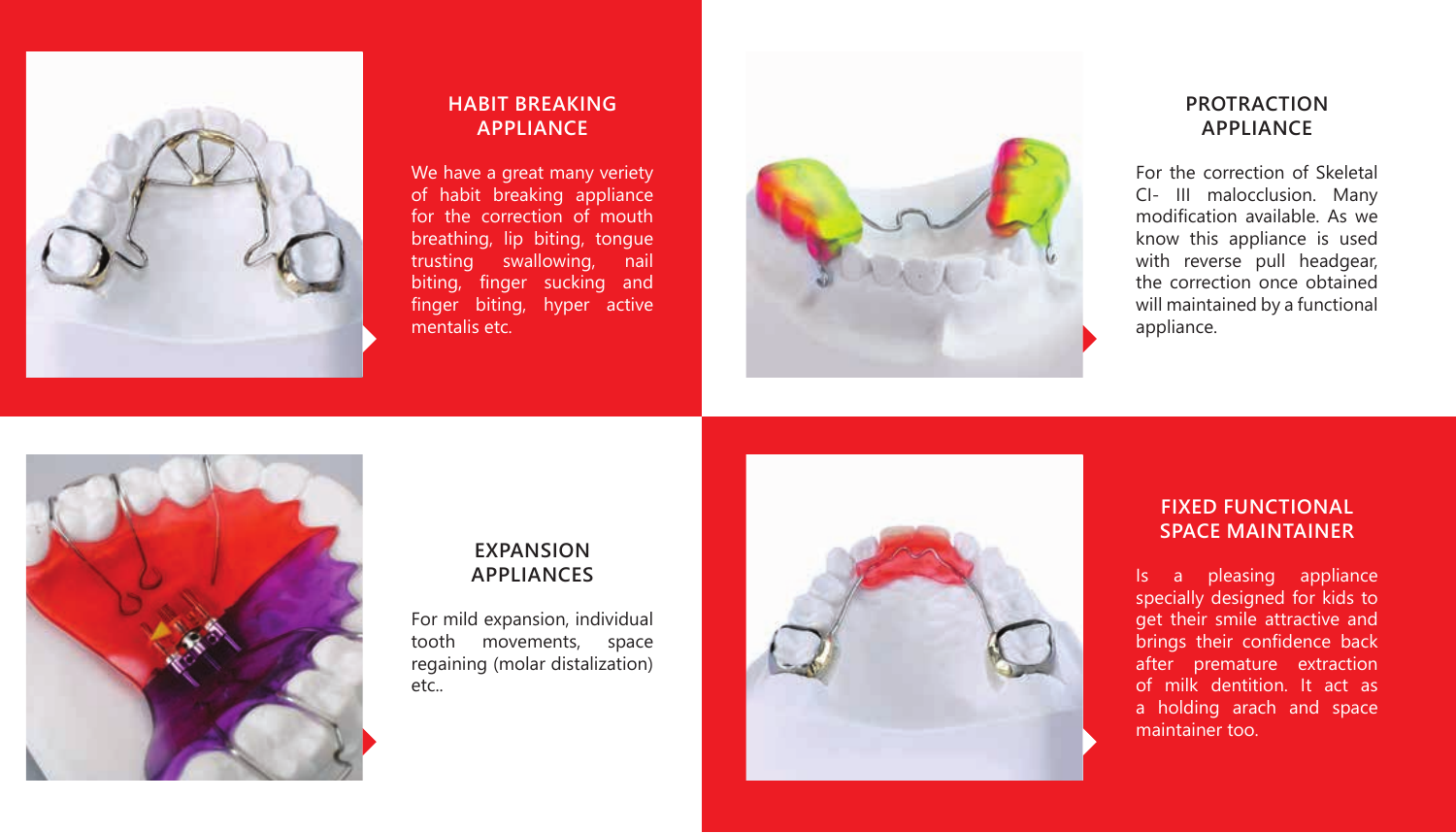

#### **BIONATOR**

Bionator is a precise appliance for correction of skeletal problems in sagital plane. A class II or III can be corrected by this appliances. Bionators are available as standard and reverse.



#### **MAXDENT HYBRID HABIT BREAKING APPLIANCE**

Is a perfect appliance to get a control over tongue thrusting and thumb sucking habit. Specially designed for un co-operative patients. This appliance will act as a holding arch too.



#### **FRANKELS I, II, III & VI**

This appliance is the choice in case of developing class II & III pathologies and associated aberrant muscle activity and case where there is a marked variation in muscle tonicity.



#### **HERBST APPLIANCES**

A fixed functional appliance of choice when the patient's cooporation is doubtful these areavailable in banded and splinted versions.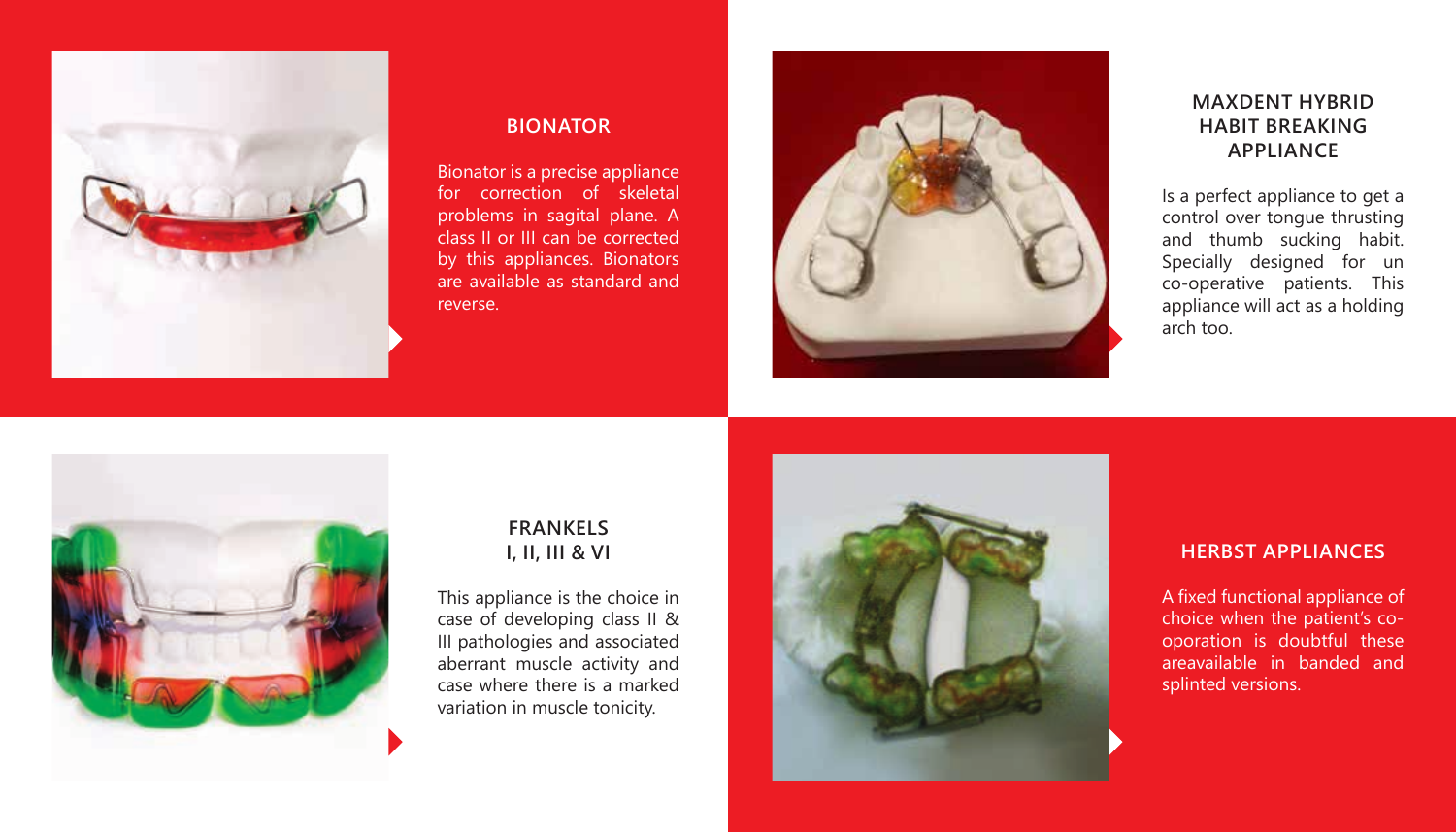

#### **MAXILLARY INTRUSION SPLINT**

The best choice in a developing class II malocclusion where the maxilla is at fault. The different combination of appliance can be used to bring about any three dimensional change on the face.



#### **TWIN BLOCK**

The advantage of twin block is the definite anterior placement of mandible like that of the herbst appliance. This appliance is removable and patient comfort is great. Any modification can be made according to your advice.



#### **HYRAX (RAPID MAXILLARY EXPANDER )**

The appliance of choice in a severely constricted maxilla. The appliance can be used alone or in combination to other appliance as reverse pull headgear-to correct the developing class III posterior bite plane to control the vertical growth trend.



#### **FAN TYPE RME**

The fan type RME indicated when more anterior expansion is desired than posterior.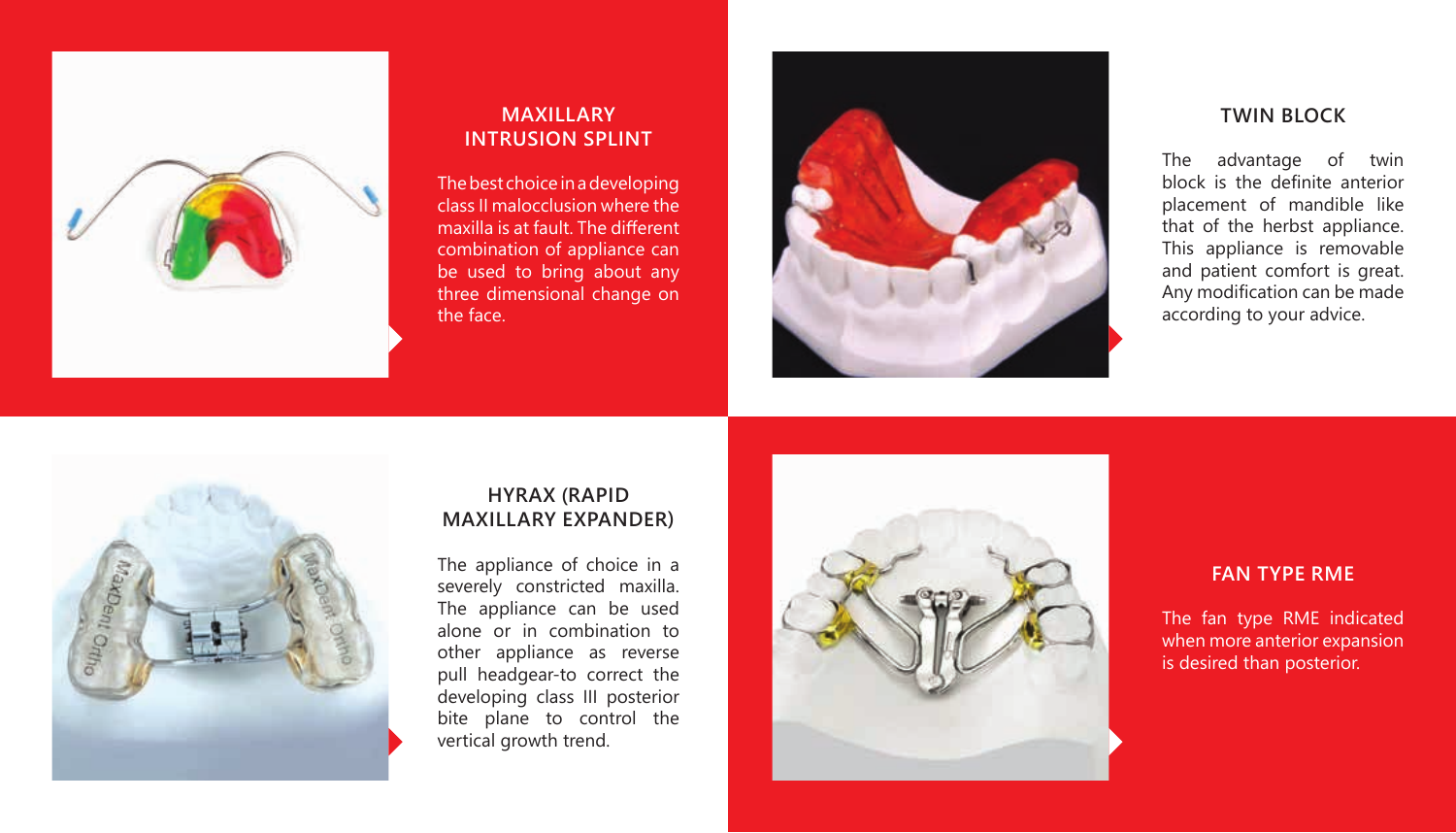

#### **NANCE / LINGUAL HOLDING ARCHES**

Arch can ideally shaped or closely contoured to the existing arch configuration. Help to prevent the drifting of molars, also can used as a bilatarel space maintainer.



#### **RAPID LOWER EXPANDER**

For the lower expansion where the lower arch is severely constricted.



#### **PENDULUM APPLIANCE WITH TMA**

Appliance of choice to drive the upper molar distally. These system scan be used to move 6s distally even 7s are present. Modifications ofd this appliances can be used to move other teeth as required. Banded and bonded system available.



#### **QUAD HELIX**

An exellent adjuant for slow maxillary expansion, they comes as solderd and ligatable ones. Fixed appliance can be used along with this.